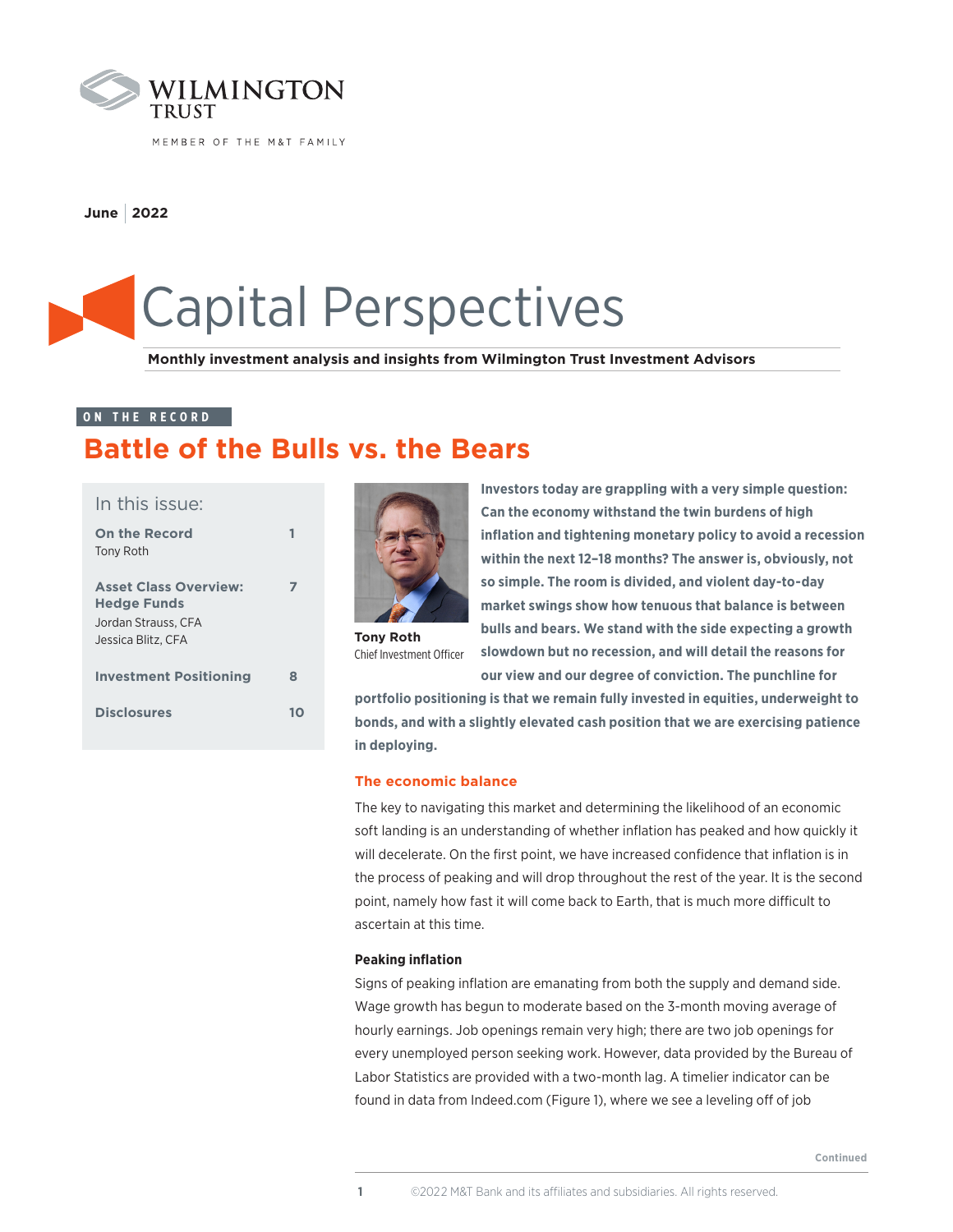#### **Job openings have peaked**

Percentage change of job vacancies



#### Figure 2



**Savings rate has come crashing back down to Earth**

U.S. personal savings as a % of disposable personal income

postings. This suggests we will avoid the dreaded "wage-price spiral" that characterized the 1970s era of inflation.

The housing market and related shelter costs represent an outsized 32% of the Consumer Price Index (CPI) and, therefore, have a significant influence over the direction of inflation. Over the past year, 99% of zip codes in the U.S. saw home price appreciation, and the median price of a home sold in the U.S.<sup>1</sup> has increased 64%

<sup>1</sup> Source: National Association of Realtors, as of April 30, 2022.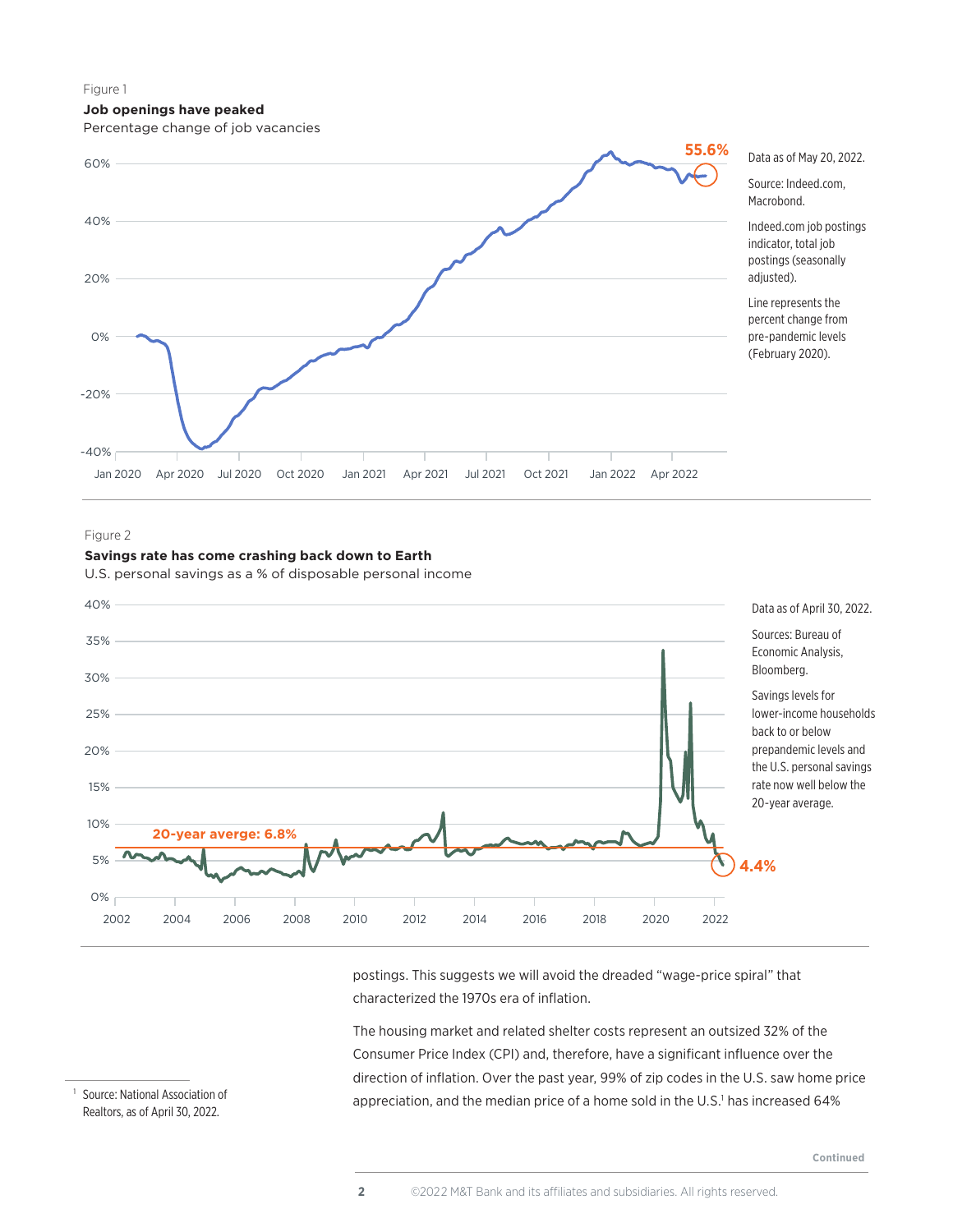**Our research indicates the most likely economic outcome is that consumer spending slows sufficiently to curb inflation but not enough to tip the economy into recession.**

during that time. Fortunately, the housing market is starting to cool due to a near-record ascension in mortgage rates. New home sales have fallen 29% since January 2022 while inventory has crept up—a sign that affordability and mortgage rates are slowing demand. The actual manifestation in inflation measures will take some time but will follow.

Consumer spending has remained resilient but is expected to abate. First-quarter earnings reports from major retailers reflected a clear shift in consumption from goods to services. Savings has also normalized, with savings levels for lower-income households back to or below prepandemic levels and the U.S. personal savings rate now well below the 20-year average (Figure 2).

#### **Pace of deceleration**

What remains unclear is how quickly inflation is likely to decline. On this matter more time is needed to determine if inflation will fall fast enough to give the Federal Reserve (Fed) breathing room in the fall, or if it will stay sufficiently elevated to cause the Fed to continue to tighten policy aggressively through the end of the year. We project the CPI to fall to 4.5% by December, from 8.3% today. This is on the low end of consensus estimates,<sup>2</sup> and we acknowledge exogenous risks related to China's zero-tolerance COVID policy and the war in Ukraine—both of which continue to pressure supply-chain commodity prices. Typically, investors take their cue from the Fed and focus on core inflation, as monetary policy can do little to influence prices of food or energy. However, we feel headline inflation is as important to watch today as core, given the ever-rising burden of these commodity-related day-to-day purchases and what it could mean for consumers' propensity to pull back in other areas of discretionary purchases.

Our research indicates the most likely economic outcome is that consumer spending slows sufficiently to curb inflation but not enough to tip the economy into recession. We are fortunate that the economic momentum coming into the year was significant and gives considerable cushion for downgrading growth expectations. In fact, Bloomberg's median consensus estimate for 2022 GDP growth on January 1 was 4.5%; it has since fallen to 2.7%. This magnitude of growth reduction would cause a recession in any "normal" year of approximately 2% real GDP growth. Even after our own downward revisions, our economics team expects the U.S. to deliver growth of 2.4% this year.

#### **Seeking refuge in markets**

Financial markets have delivered a lot of pain so far this year, with few areas of refuge outside of energy stocks or related commodities. We have been holding an above-benchmark cash position since March of this year and continue to look for the right opportunity to deploy this cash. Equities nearly reached bear market status in May, as defined by a market close 20% below the prior peak. A drawdown of this magnitude would account for 85% of the downside of the median recession going back to 1946 (Figure 3). However, the price-to-earnings ratio for the S&P 500 is still above the average since 1990, even with the 18% multiple contraction experienced

<sup>2</sup> Based on Bloomberg consensus estimates for quarterly CPI yearover-year (year over year, as of May 30, 2022.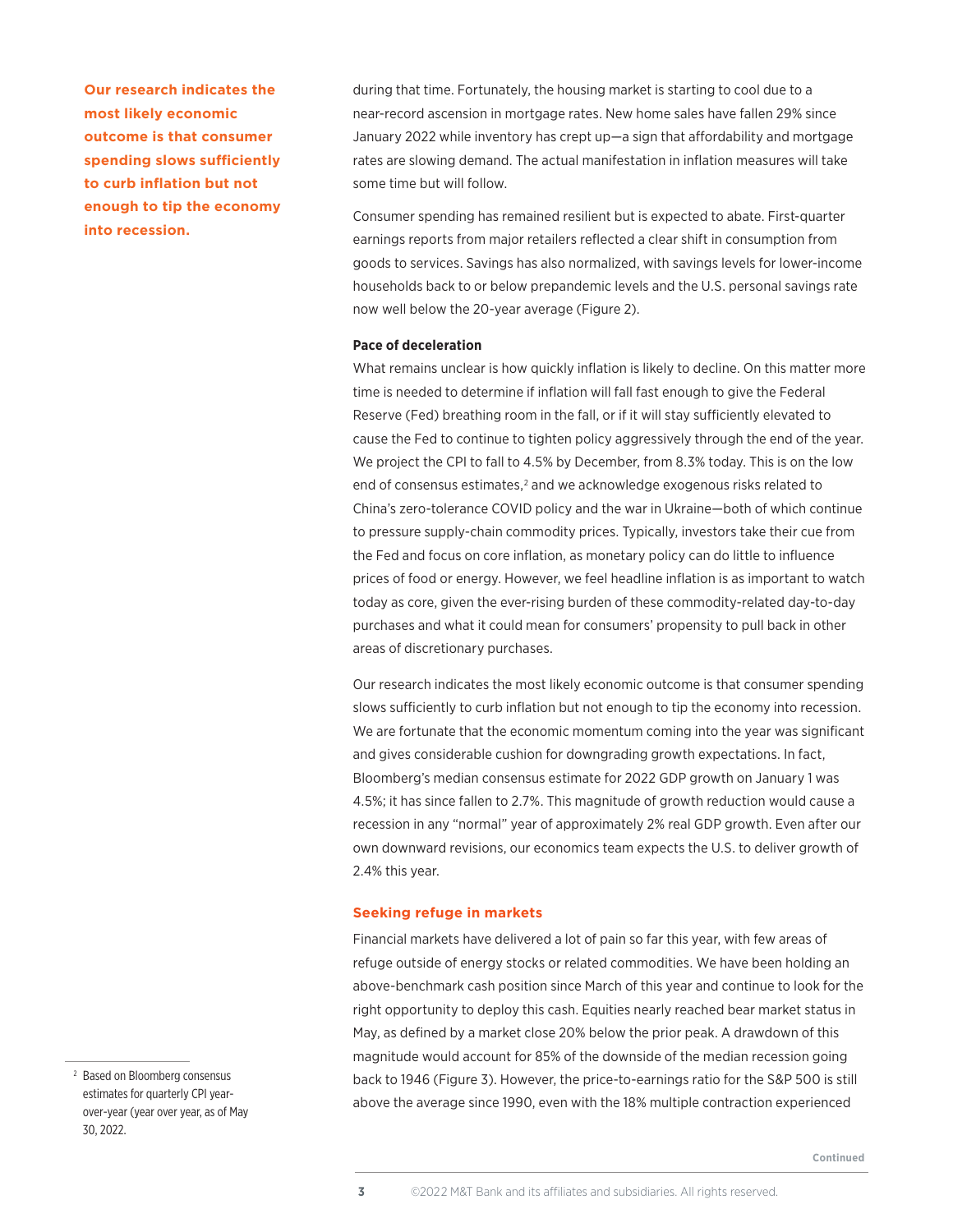#### **Markets have started to price recession**

Peak-to-trough drawdowns exceeding 10% since 1946



Dates correspond to the start of the drawdown. Drawdowns represent the price change in the S&P 500 index.

**Financial markets have delivered a lot of pain so far this year, with few areas of refuge outside of energy stocks or related commodities.** 

year to date. Defensive sectors such as utilities and consumer staples have been bid up by investors and are trading in the 98th and 83rd percentiles, respectively, based on the last 15 years of history. Our equity team expects further downward revisions to analyst estimates for earnings and profit margins as we move through the year.

Bond markets have also proven to be anything but safe due to a doubling of the 10-year Treasury yield in just 4 months and a 57-basis point (0.57%) widening of corporate credit spreads.<sup>3</sup> Yet, we believe the big moves in rates and spreads are now behind us for the year. At today's valuations, bond investors are collecting more income to better withstand any further modest increase in interest rates. For example, our fixed income analysts estimate that taxable bonds would deliver a positive return of approximately 1% if the 10-year Treasury were to increase by 50 basis points (0.50%) over the next year (assuming no further widening of credit spreads and a parallel shift upward in the curve).

#### **Playing the long (smart) game**

In volatile market environments, it can be tempting to exit holdings in stocks and bonds and wait to re-enter once the market calms. We wholeheartedly disagree with this approach. Timing the bottom of the market is a fruitless task. The market is likely to bottom in advance of any "all clear" from the economy and often puts in the

<sup>3</sup> Source: Bloomberg U.S. Aggregate Corporate Average Option-Adjusted Spread from December 31, 2021 through May 20, 2022.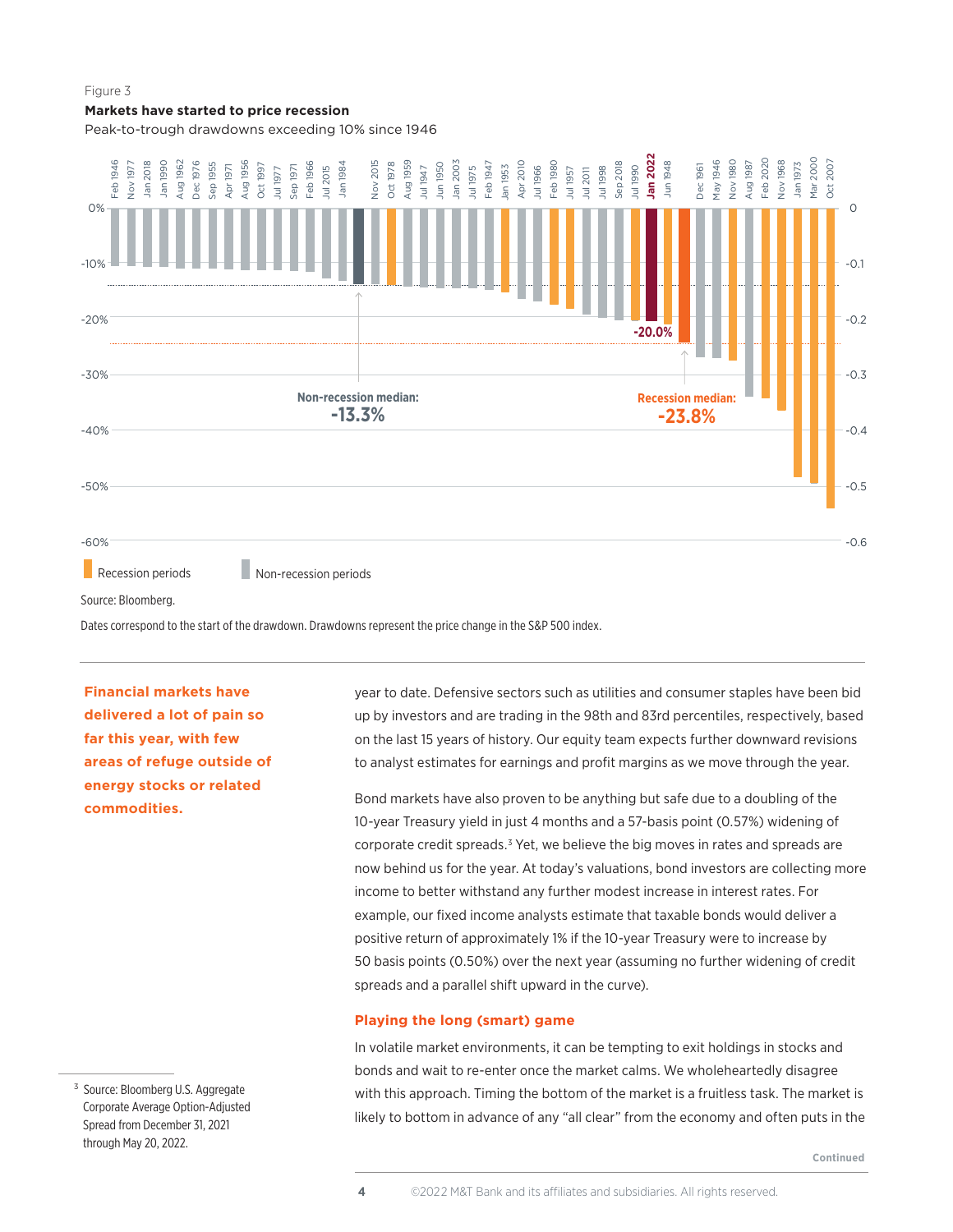#### **The sky is darkest just before dawn**

Price return for the S&P 500's 10 best days since 2012



Data as of May 31, 2022 Source: Macrobond.

Investment in a security or strategy designed to replicate the performance of an index will incur expenses such as management fees and transaction costs which will reduce returns. Investing involves risks and you may incur a profit or a loss. There is no assurance that any investment strategy will be successful.

#### Figure 5

#### **Missing powerful market bounces can be detrimental for long-term wealth creation**

Value of \$1 million invested in the S&P 500 index for 30 years



cycle low when conditions seem bleakest. On top of that, the market has historically yielded its best days in close succession to its worst, as evidenced by Figure 4. Eight of the 10 best days for the market in the last 10 years occurred in March of 2020. (We all remember what the environment felt like at that time.) The other two best days came on the heels of recessionary fears (in 2018) and financial pundits contemplating the next Asian currency crisis (2015). You would be forgiven for discounting the importance of just a few good days in the market, but missing these powerful market bounces can be detrimental for long-term wealth creation (Figure 5).

**Continued**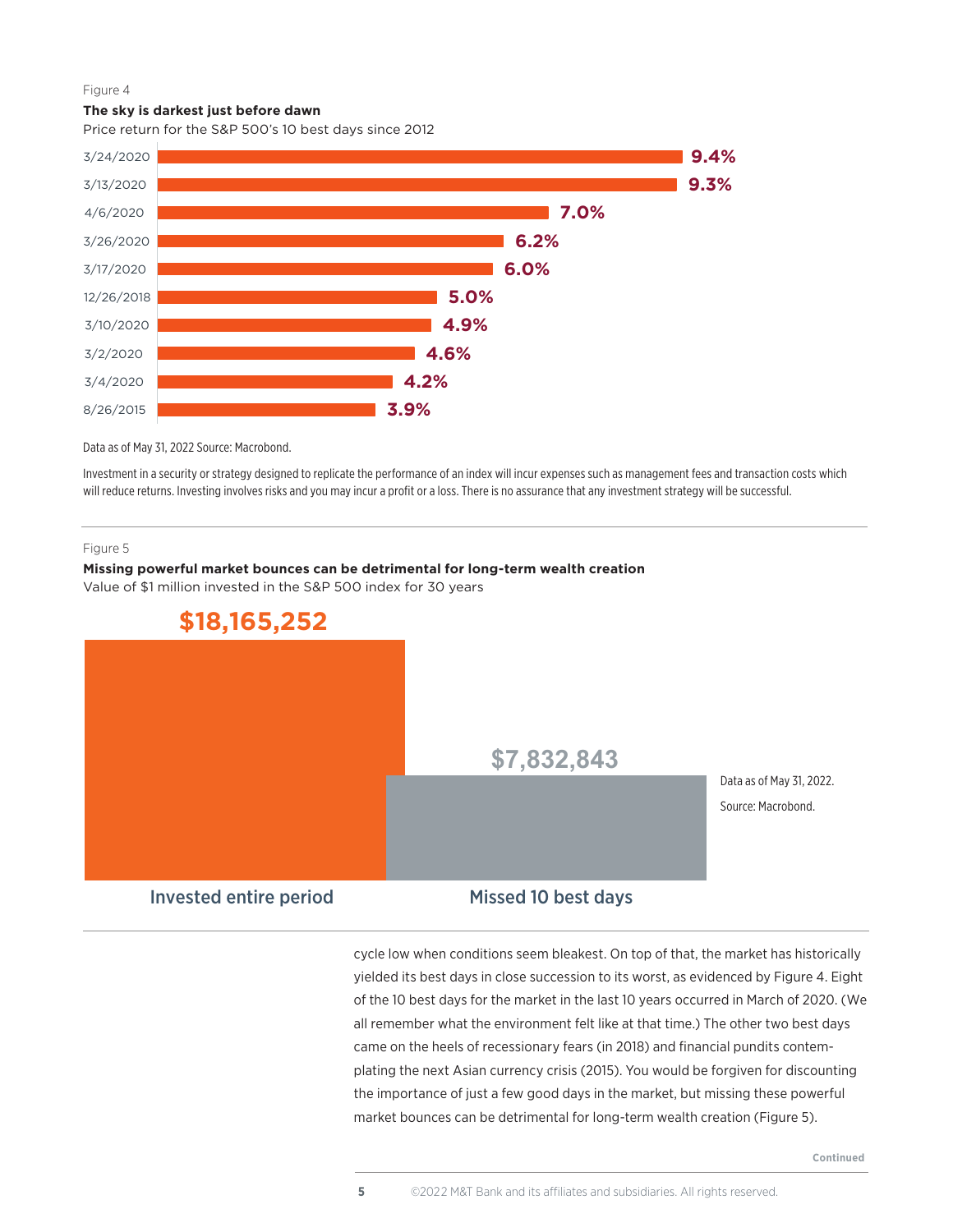#### **High-net-worth portfolios with private markets\***

|                        | <b>Tactical tilts</b>   | <b>NEUTRAL</b>     | <b>Positioning</b> |                                                       |
|------------------------|-------------------------|--------------------|--------------------|-------------------------------------------------------|
| <b>Equities</b>        | U.S. Large Cap          |                    | Overweight         | Data as of June 1, 2022.                              |
|                        | U.S. Small Cap          |                    |                    | Positioning reflects our<br>monthly tactical asset    |
|                        | International Developed |                    |                    | allocation (TAA) versus the                           |
|                        | <b>Emerging Markets</b> | $\blacksquare$ ( ) |                    | long-term strategic asset<br>allocation (SAA) bench-  |
| <b>Fixed Income</b>    | Investment Grade        |                    | Underweight        | mark. For an overview                                 |
|                        | Tax-Exempt High Yield   |                    |                    | of our asset allocation<br>strategies, please see the |
|                        | Taxable High Yield**    |                    |                    | disclosures.                                          |
| <b>Real Assets</b>     | Inflation-linked Bonds  |                    |                    |                                                       |
|                        | <b>Global REITs</b>     |                    | Underweight        |                                                       |
|                        | Other/Commodities       |                    |                    |                                                       |
| <b>Alternatives</b>    | Equity Long/Short Hedge |                    | Underweight        |                                                       |
| <b>Private Markets</b> | Equity/Debt/Real Estate |                    | <b>Neutral</b>     |                                                       |
| Cash                   |                         |                    | Overweight         |                                                       |

\*Private markets are only available to investors that meet Securities and Exchange Commission standards and are qualified and accredited. We recommend a strategic allocation to private markets we do not tactically adjust this asset class.

\*\*Taxable high-yield bonds are not included in the strategic asset allocation benchmark for tax-sensitive portfolios primarily invested in municipal bonds. In this case, the Investment Committee saw an opportunity to invest in short-term, taxable leveraged loans (high yield) for both taxable and nontaxable portfolios.

> We remain fully invested in portfolios, with a benchmark weight to U.S. and international developed equities, a slight overweight to emerging markets equities (given attractive relative valuations and prospects for an improving growth backdrop), and an underweight to investment-grade fixed income. Cash holdings could be deployed into either equities or bonds in coming months, depending on the evolving dynamics of inflation and the broader economy. Investment opportunities are always found at the intersection of the economic outlook and market pricing, and that is where we will continue to focus our attention.

Best,

Hovy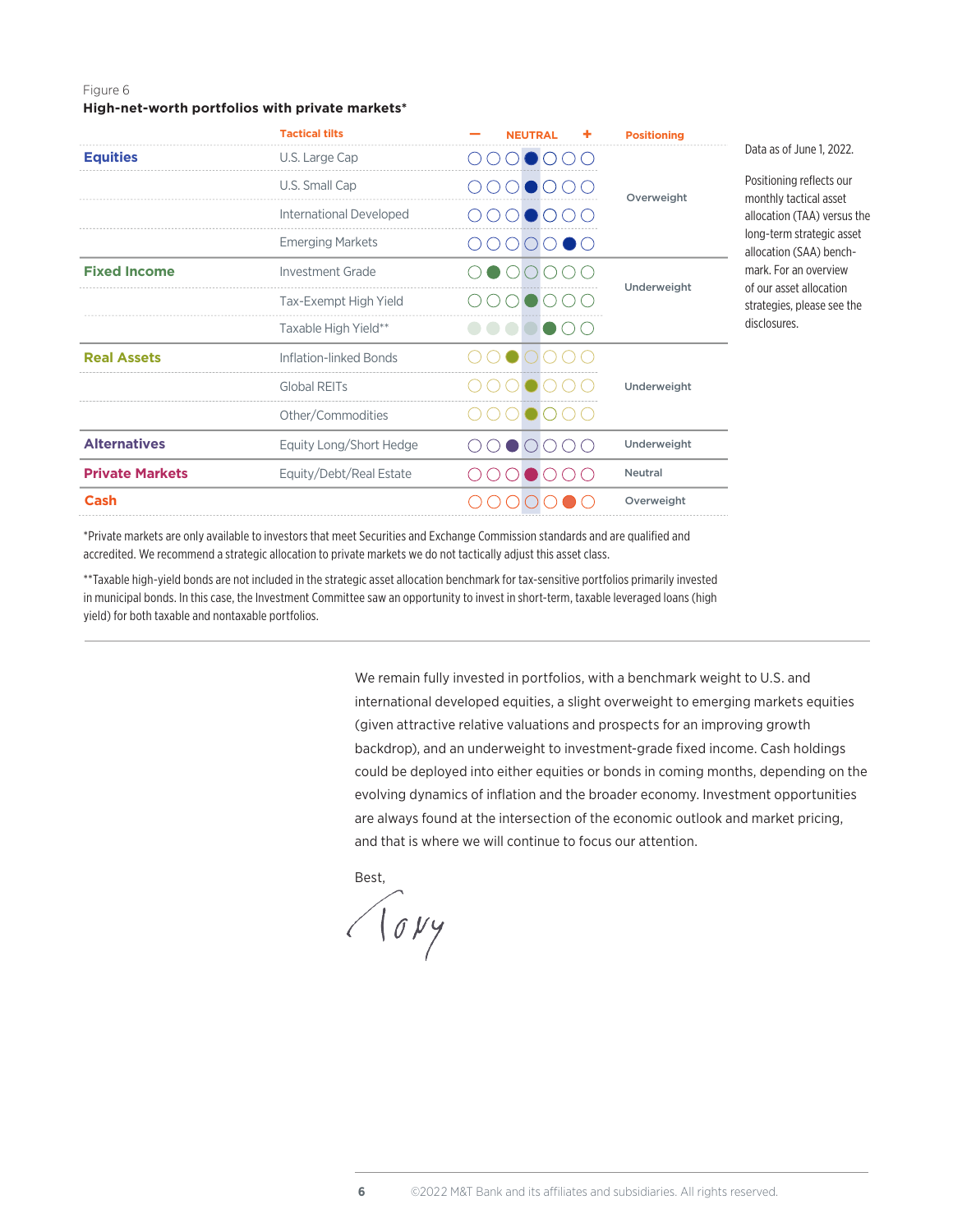



#### **a s s e t c l a s s o v e r v i e w**

### **Hedge Funds**

**Jordan Strauss, CFA**, Senior Portfolio Manager **Jessica Blitz, CFA**, Research Analyst

|                       | AS OF MAY 31, 2022 |            |                          |
|-----------------------|--------------------|------------|--------------------------|
|                       | Month              | <b>YTD</b> | Trailing 12-month return |
| Global                | $-1.09$            | $-3.31$    | $-3.01$                  |
| <b>Equity Hedge</b>   | $-0.75$            | $-2.76$    | 2.27                     |
| <b>Event Driven</b>   | $-1.70$            | $-4.23$    | $-6.83$                  |
| Macro                 | $-0.90$            | 1.87       | $-1.12$                  |
| <b>Relative Value</b> | $-0.97$            | $-6.12$    | $-6.21$                  |

Sources: FactSet, Bloomberg, HedgeFundResearch Indices. Investing involves risks and you may incur a profit or a loss. Past performance cannot guarantee future results. Indices are not available for direct investment.

#### **What we are seeing now**

*The commentary below is based on observations built from a variety of data sources, including manager letters collected by Wilmington Trust and information published by investment banks that together service and track a large portion of the hedge fund industry. The HFRX Index noted above, although industry standard, does not fully capture the full spectrum of fund returns across various strategies. The HFRX Equity Hedge Index, for instance, consists of only 17 funds that self-elect for inclusion, are open to new investors, and have at least \$50 million in assets. Typically, the HFRX does a reasonable job of tracking industry performance, but in 2021, the HFRX diverged greatly from the returns that were reaped by many investors in this space, with higher reported returns in Equity Hedge and lower reported returns in Event Driven and Relative Value.*

Global hedge funds as a whole had a solid quarter relative to long-only indices, capturing only 30% of the downside of the MSCI World and posting strong relative returns. Dispersion was elevated across strategies, with a highly challenging macro environment and increased volatility benefiting certain funds while trouncing others. The difference between the 95th percentile fund and the 5th percentile fund ended March at around 35%, compared to an average of 20% for the first quarter of the year since 2010.

Macro funds, specifically systemic macro funds, struggled through 2020 and 2021, but outperformed indices in early 2022, posting the strongest absolute returns. Quantitative strategies and multistrategy funds also generated positive, though more muted, returns. Equity long/short funds were the worst-performing strategy for the quarter. The growth/value rotation in January driven by inflation and expected rate increase concerns, negatively impacted mainly long/short equity funds, especially tech/TMT and health carefocused funds, both of which had challenging quarters.

Negative long alpha continues to pressure overall fund returns, with global longs down over 8% more than the MSCI for the quarter.

Crowded longs, particularly in tech, communication services, consumer discretionary, and health care all suffered.

#### **What's changing**

Net leverage was the key driver of performance within long/short funds, with lower-net managers posting the strongest relative returns for the quarter. Funds lessened their total market exposure over the quarter, with U.S. equity long/short net leverage hovering around 45%, far lower than the 60–65% net leverage levels maintained through 2021. Single-name long/short ratios decreased to the lowest level since 2020 as funds in general brought in their bullish tilts. Cautious positioning and increased cash holdings continued through April.

Investor sentiment remained more positive than the historic average in the quarter but fell relative to 2021 as crowded names and a generally growth-tilted industry suffered. Commodities and global macro funds saw the largest increase in interest, while equity long/ short and emerging markets strategies saw interest decline. Overall, the hedge fund industry saw net inflows of approximately \$20 billion for the quarter, the largest since 2015 and the sixth time in the past seven quarters where flows were net positive.

#### **What we expect**

We believe that major industry trends—emphasis on ESG considerations, performance dispersion, hedge fund market concentration, and fee compression—will continue for the foreseeable future. Despite near-term challenges in the asset class as a whole, top performers have generated consistently strong returns over one-, three-, and five-year periods. We think that with strong due diligence, investing in hedge funds has the potential to provide a diversified return stream for investors and downside mitigation as displayed during the height of the COVID-19 selloff in March and April 2020. With increased volatility in the equity markets today, we believe select hedge funds should be well positioned to strategically deploy capital in the coming months.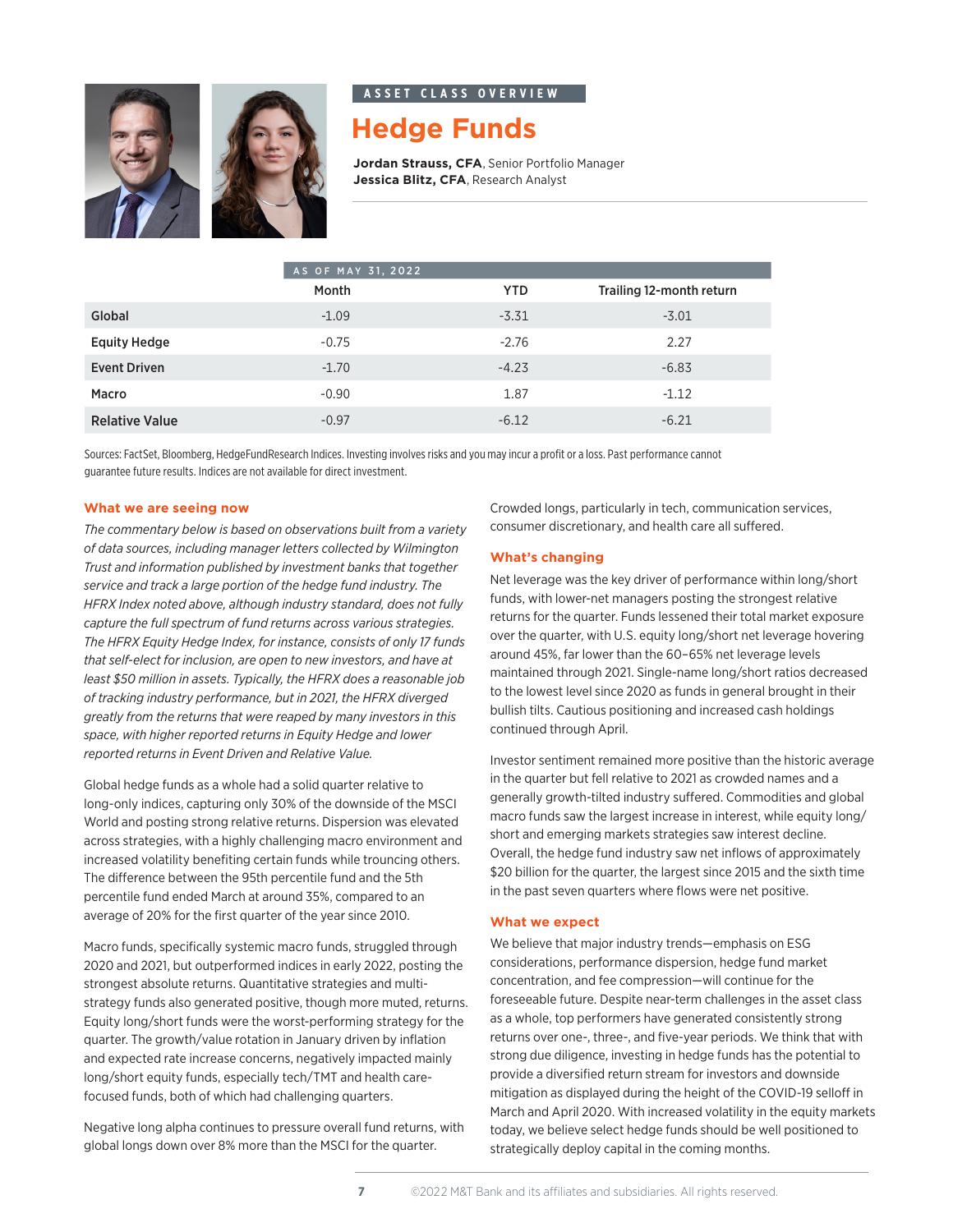### **Investment Positioning**

#### **Portfolio targets effective June 1, 2022, for high-net-worth clients with Hedge Funds**

### Growth & Income

|                         | <b>Strategic</b><br><b>Asset Allocation</b><br>(long term) | <b>Tactical</b><br><b>Asset Allocation</b><br>(short term) |
|-------------------------|------------------------------------------------------------|------------------------------------------------------------|
| <b>Equities</b>         |                                                            |                                                            |
| U.S. Large Cap          | 31.5%                                                      | <b>Neutral</b>                                             |
| U.S. Small Cap          | 5.5%                                                       | <b>Neutral</b>                                             |
| International Developed | 16.0%                                                      | <b>Neutral</b>                                             |
| <b>Emerging Markets</b> | 5.5%                                                       | Overweight                                                 |

| <b>Fixed Income</b>              |       |                    |
|----------------------------------|-------|--------------------|
| U.S. Investment Grade-Tax-Exempt | 28.5% | <b>Underweight</b> |
| High-Yield-Tax-Exempt            | 2.0%  | <b>Neutral</b>     |
| High-Yield-Taxable               | 0.0%  | <b>Overweight</b>  |

| <b>Real Assets</b>            |        |                    |
|-------------------------------|--------|--------------------|
| U.S. Inflation-Linked Bonds   | 1.0%   | <b>Underweight</b> |
| Global REITs                  | 1.5%   | <b>Neutral</b>     |
| Other                         | 1.5%   | <b>Neutral</b>     |
|                               |        |                    |
| <b>Nontraditional Hedge</b>   | 5.0%   | <b>Underweight</b> |
|                               |        |                    |
| <b>Cash &amp; Equivalents</b> | 2.0%   | <b>Overweight</b>  |
| Total                         | 100.0% |                    |

This material is for informational purposes only and is not intended as an offer or solicitation for the sale of any financial product or service or a recommendation or determination that any investment strategy is suitable for a specific investor. Opinions, estimates, and projections constitute the judgment of Wilmington Trust and are subject to change without notice. Allocations presume a long-term investment horizon. Wilmington Trust's 2022 Capital Markets Forecast is available on [www.wilmingtontrust.com/cmf-2022](https://www.wilmingtontrust.com/cmf-2022) or upon request from your Investment Advisor. There is no assurance that any investment strategy will be successful. Investing involves risks and you may incur a profit or a loss.

For an overview of our asset allocation strategies, please see the disclosures.

Source: WTIA.

Note: Totals may differ slightly from the allocation building blocks due to rounding.

**TAA**, or Tactical Asset Allocation, represents our *current recommendation* for each model strategy.

**SAA**, or Strategic Asset Allocation, represents our *current benchmark* allocation for each model strategy.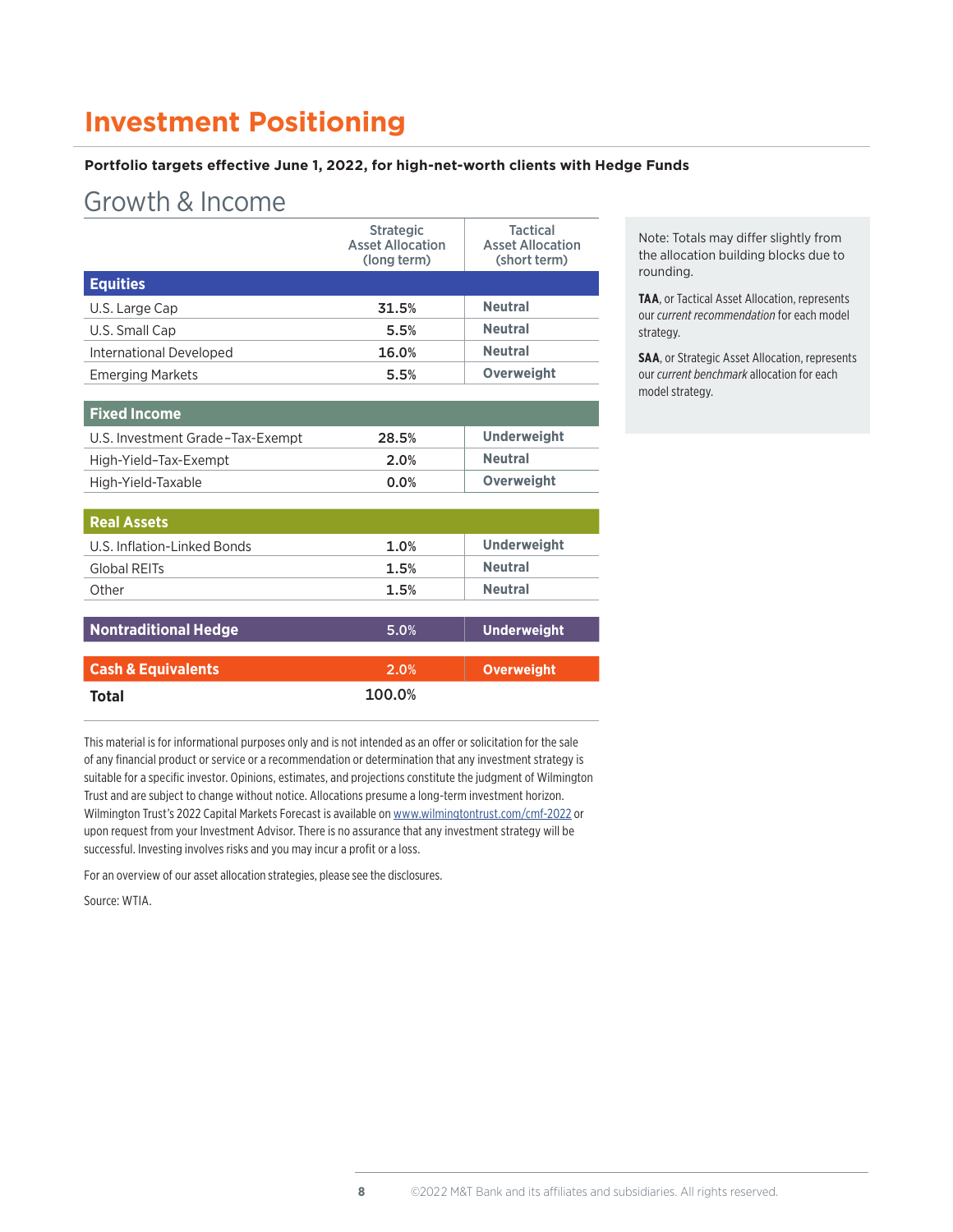### **Investment Positioning**

#### **Portfolio targets effective June 1, 2022, for high-net-worth clients with Private Markets**\*

### Growth & Income

|                         | <b>Strategic</b><br><b>Asset Allocation</b><br>(long term) | <b>Tactical</b><br><b>Asset Allocation</b><br>(short term) |
|-------------------------|------------------------------------------------------------|------------------------------------------------------------|
| <b>Equities</b>         |                                                            |                                                            |
| U.S. Large Cap          | 24.3%                                                      | <b>Neutral</b>                                             |
| U.S. Small Cap          | 4.3%                                                       | <b>Neutral</b>                                             |
| International Developed | 11.6%                                                      | <b>Neutral</b>                                             |
| <b>Emerging Markets</b> | 4.1%                                                       | <b>Overweight</b>                                          |

| <b>Fixed Income</b>              |       |                    |
|----------------------------------|-------|--------------------|
| U.S. Investment Grade-Tax-Exempt | 24.7% | <b>Underweight</b> |
| High-Yield-Tax-Exempt            | 2.0%  | <b>Neutral</b>     |
| High-Yield-Taxable               | 0.0%  | <b>Neutral</b>     |

| 0.9%   | <b>Underweight</b> |
|--------|--------------------|
| 1.3%   | <b>Neutral</b>     |
| 1.3%   | <b>Neutral</b>     |
|        |                    |
| 6.0%   | <b>Underweight</b> |
|        |                    |
| 17.5%  | <b>Neutral</b>     |
|        |                    |
| 2.0%   | <b>Overweight</b>  |
| 100.0% |                    |
|        |                    |

\* Private markets are only available to investors that meet Securities and Exchange Commission standards and are qualified and accredited.

This material is for informational purposes only and is not intended as an offer or solicitation for the sale of any financial product or service or a recommendation or determination that any investment strategy is suitable for a specific investor. Opinions, estimates, and projections constitute the judgment of Wilmington Trust and are subject to change without notice. Allocations presume a long-term investment horizon. Wilmington Trust's 2022 Capital Markets Forecast is available on [www.wilmingtontrust.com/cmf-2022](https://www.wilmingtontrust.com/cmf-2022) or upon request from your Investment Advisor. There is no assurance that any investment strategy will be successful. Investing involves risks and you may incur a profit or a loss.

For an overview of our asset allocation strategies, please see the disclosures.

Source: WTIA.

Note: Totals may differ slightly from the allocation building blocks due to rounding.

**TAA**, or Tactical Asset Allocation, represents our *current recommendation* for each model strategy.

**SAA**, or Strategic Asset Allocation, represents our *current benchmark* allocation for each model strategy.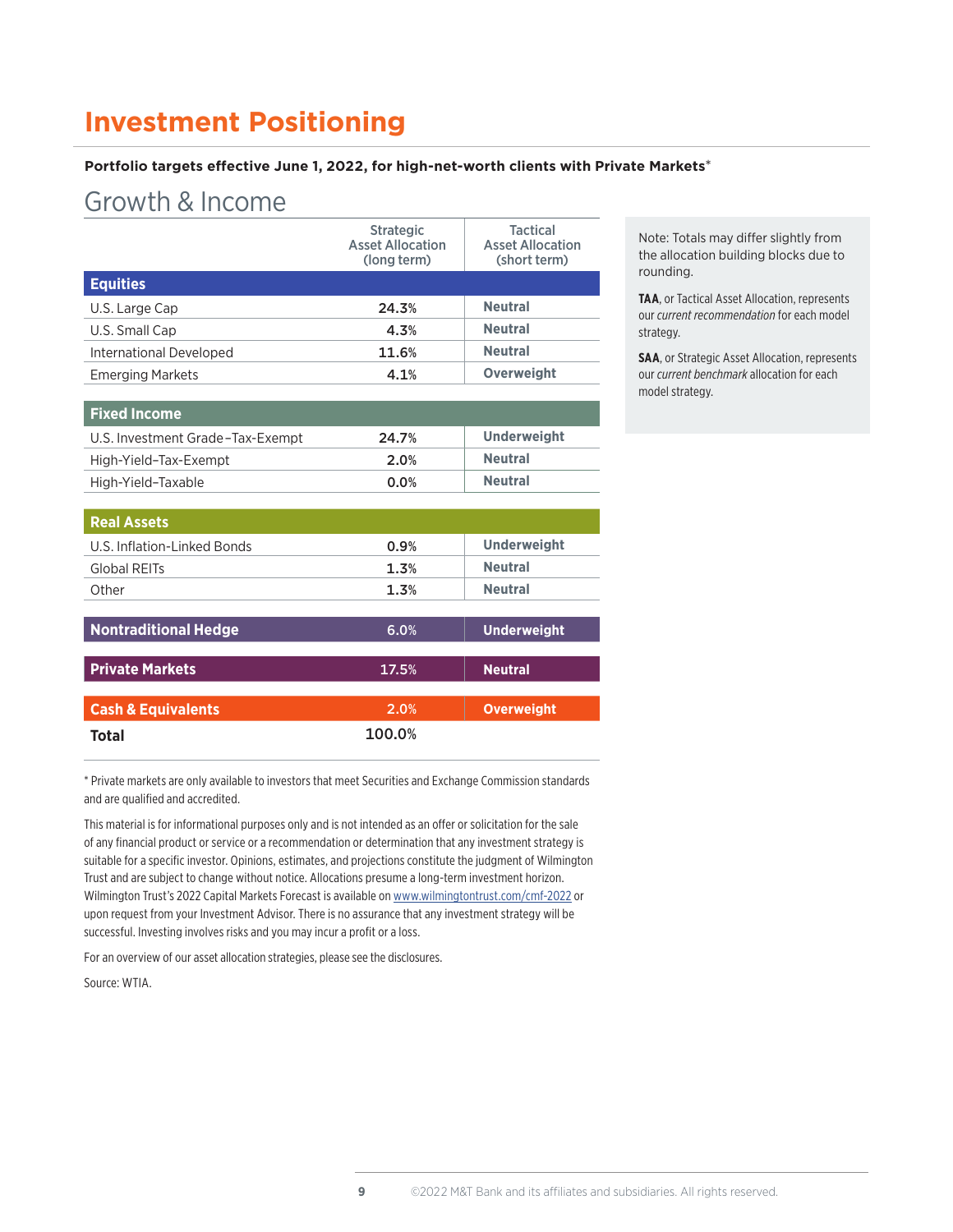### **Disclosures**

Wilmington Trust is a registered service mark used in connection with various fiduciary and nonfiduciary services offered by certain subsidiaries of M&T Bank Corporation including, but not limited to, Manufacturers & Traders Trust Company (M&T Bank), Wilmington Trust Company (WTC) operating in Delaware only, Wilmington Trust, N.A. (WTNA), Wilmington Trust Investment Advisors, Inc. (WTIA), Wilmington Funds Management Corporation (WFMC), and Wilmington Trust Investment Management, LLC (WTIM). Such services include trustee, custodial, agency, investment management, and other services. International corporate and institutional services are offered through M&T Bank Corporation's international subsidiaries. Loans, credit cards, retail and business deposits, and other business and personal banking services and products are offered by M&T Bank, Member FDIC.

Wilmington Trust Investment Advisors, Inc., a subsidiary of M&T Bank, is a U.S. Securities & Exchange Commission-registered investment adviser providing investment management services to Wilmington Trust and M&T affiliates and clients. Registration with the SEC does not imply any level of skill or training. Additional Information about WTIA is also available on the SEC's website at https:// adviserinfo.sec.gov/.

The information in Capital Perspectives has been obtained from sources believed to be reliable, but its accuracy and completeness are not guaranteed. The opinions, estimates, and projections constitute the judgment of Wilmington Trust and are subject to change without notice. This commentary is for information purposes only and is not intended as an offer or solicitation for the sale of any financial product or service or as a recommendation or determination that any investment strategy is suitable for a specific investor. Investors should seek financial advice regarding the suitability of any investment strategy based on the investor's objectives, financial situation, and particular needs. The investments or investment strategies discussed herein may not be suitable for every investor. Diversification does not ensure a profit or guarantee against a loss. There is no assurance that any investment strategy will succeed.

These materials are based on public information. Facts and views presented in this report have not been reviewed by, and may not reflect information known to, professionals in other business areas of Wilmington Trust or M&T Bank who may provide or seek to provide financial services to entities referred to in this report. As a result, M&T Bank and Wilmington Trust do not disclose certain client relationships with, or compensation received from, such entities in their reports.

#### **Any investment products discussed in this commentary are not insured by the FDIC or any other governmental agency, are not deposits of or other obligations of or guaranteed by M&T Bank, Wilmington Trust, or any other bank or entity, and are subject to risks, including a possible loss of the principal amount invested.**

Some investment products may be available only to certain "qualified investors"—that is, investors who meet certain income and/or investable assets thresholds.

Alternative assets, such as strategies that invest in hedge funds, can present greater risk and are not suitable for all investors.

Any positioning information provided does not include all positions that were taken in client accounts and may not be representative of current positioning. It should not be assumed that the positions described are or will be profitable or that positions taken in the future will be profitable or will equal the performance of those described.

Indices are not available for direct investment. Investment in a security or strategy designed to replicate the performance of an index will incur expenses, such as management fees and transaction costs that will reduce returns.

#### **An overview of our asset allocation strategies:**

Wilmington Trust offers seven asset allocation models for taxable (high-net-worth) and tax-exempt (institutional) investors across five strategies reflecting a range of investment objectives and risk tolerances: Aggressive, Growth, Growth & Income, Income & Growth, and Conservative. The seven models are High-Net-Worth (HNW), HNW with Liquid Alternatives, HNW with Private Markets, HNW Tax Advantaged, Institutional, Institutional with Hedge LP, and Institutional with Private Markets. As the names imply, the strategies vary with the type and degree of exposure to hedge strategies and private market exposure, as well as with the focus on taxable or tax-exempt income.

Model Strategies may include exposure to the following asset classes: U.S. large-capitalization stocks, U.S. small-cap stocks, developed international stocks, emerging market stocks, U.S. and international real asset securities (including inflation-linked bonds and commodity-related and real estate-related securities), U.S. and international investment-grade bonds (corporate for Institutional or Tax Advantaged, municipal for other HNW), U.S. and international speculative grade (high-yield) corporate bonds and floating-rate notes, emerging markets debt, and cash equivalents. Model Strategies employing nontraditional hedge and private market investments will, naturally, carry those exposures as well. **Each asset class carries a distinct set of risks, which should be reviewed and understood prior to investing.**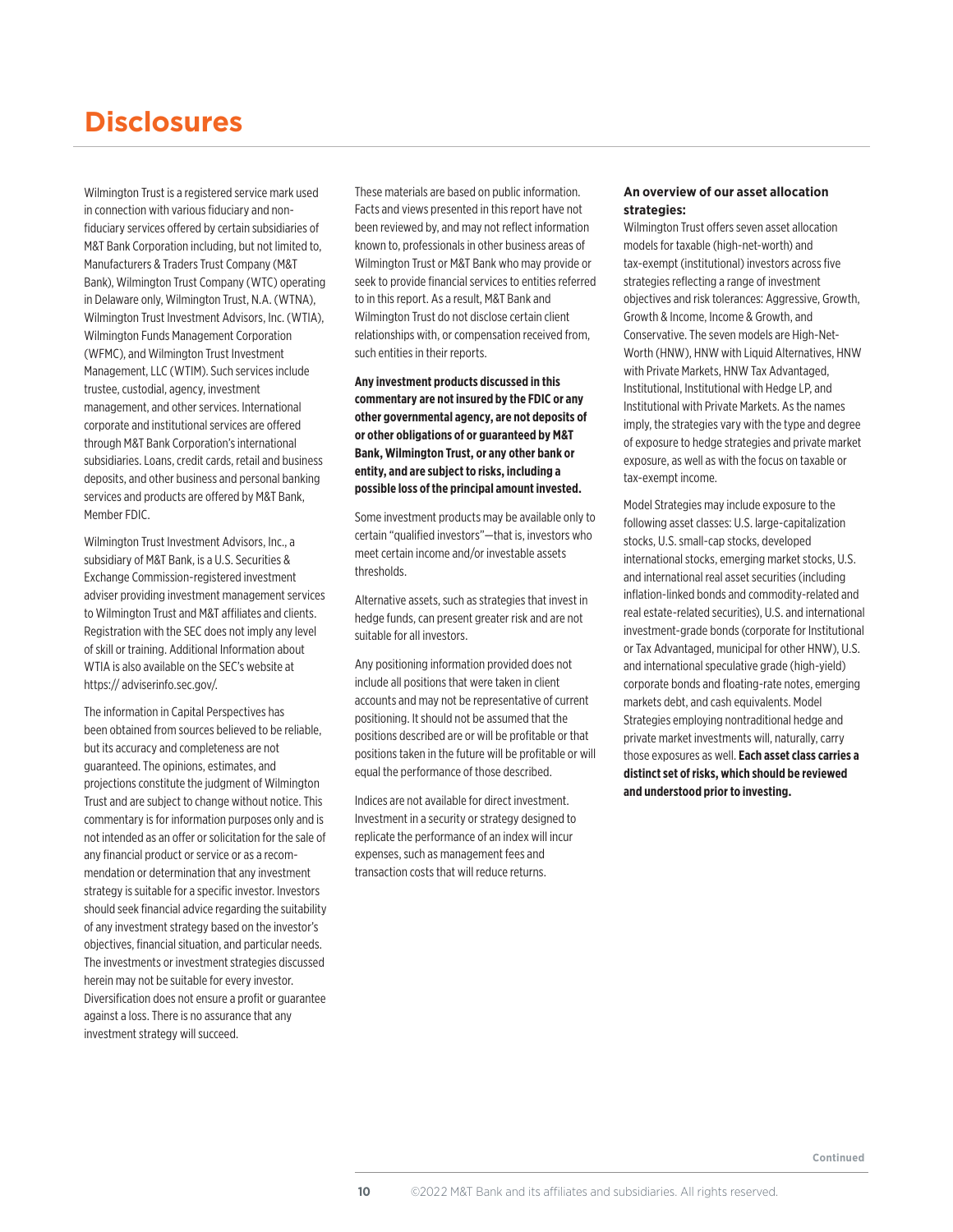# **Disclosures** Continued

#### **Allocations:**

Each strategy is constructed with target weights for each asset class. Wilmington Trust periodically adjusts the target allocations and may shift away from the target allocations within certain ranges. Such tactical adjustments to allocations typically are considered on a monthly basis in response to market conditions. The asset classes and their current proxies are: large–cap U.S. stocks: Russell 1000® Index; small–cap U.S. stocks: Russell 2000® Index; developed international stocks: MSCI EAFE® (Net) Index; emerging market stocks: MSCI Emerging Markets Index; U.S. inflation-linked bonds: Bloomberg/Barclays US Government ILB Index; international inflation-linked bonds: Bloomberg/Barclays World exUS ILB (Hedged) Index; commodity-related securities: Bloomberg Commodity Index; U.S. REITs: S&P US REIT Index; international REITs: Dow Jones Global exUS Select RESI Index; private markets: S&P Listed Private Equity Index; hedge funds: HFRI Fund of Funds Composite Index; U.S. taxable, investment-grade bonds: Bloomberg/Barclays U.S. Aggregate Index; U.S. high-yield corporate bonds: Bloomberg/ Barclays U.S. Corporate High Yield Index; U.S. municipal, investment-grade bonds: S&P Municipal Bond Index; U.S. municipal high-yield bonds: Bloomberg/Barclays 60% High Yield Municipal Bond Index / 40% Municipal Bond Index; international taxable, investment-grade bonds: Bloomberg/Barclays Global Aggregate exUS; emerging bond markets: Bloomberg/Barclays EM USD Aggregate; and cash equivalents: 30-day U.S. Treasury bill rate.

**All investments carry some degree of risk.** Return volatility, as measured by standard deviation, of asset classes is often used as a proxy for illustrating risk. Volatility serves as a collective, quantitative estimate of risks present to varying degrees in the respective asset classes (e.g., liquidity, credit, and default risks). Certain types of risk may be underrepresented by this measure. **Investors should develop a thorough understanding of the risks of any investment prior to committing funds.** 

**Quality ratings** are used to evaluate the likelihood of default by a bond issuer. Independent rating agencies, such as Moody's Investors Service and Standard & Poors, analyze the financial strength of each bond's issuer. Ratings range from Aaa or AAA (highest quality) to C or D (lowest quality). Bonds rated Baa3 or BBB and better are considered **Investment Grade.** Bonds rated Ba1 or BB and below are **Speculative Grade** (also **High Yield**.)

#### **Paragon**

Paragon® is a portfolio analysis, risk assessment, and goal optimization tool. The Paragon report uses hypothetical examples in conjunction with forecasts for inflation, economic growth, and asset class returns, volatility, and correlation and provides you with general financial planning information and to serve as one tool in helping you develop a strategy for pursuing your financial goals. It is not intended to provide specific legal, investment, accounting, tax or other professional advice. For specific advice on these aspects of your investments, you should consult your professional advisors.

#### **Gold**

The gold industry can be significantly affected by international monetary and political developments as well as supply and demand for gold and operational costs associated with mining.

#### **ESG**

A strategy that integrates environmental, social, and governance (ESG) factors into the investment process may avoid or sell investments that do not meet criteria set forth by the investment manager. Such investments may perform better than investments selected utilizing ESG factors.

#### **DEFINITIONS**

**Alpha** is a measure of performance on a riskadjusted basis. The excess return of a strategy relative to the return of the benchmark index is a strategy's alpha.

**Basis points** refers to a common unit of measure for interest rates and other percentages in finance. One basis point is equal to 1/100th of 1%, or 0.01%, or 0.0001, and is used to denote the percentage change in a financial instrument.

**Beta** is a measure of how an individual asset moves when the overall stock market increases or decreases. Thus, beta is a useful measure of the contribution of an individual asset to the risk of the market portfolio when it is added in small quantity.

**The Bloomberg Agriculture Subindex Total Return (BCOMAGTR)**, formerly known as Dow Jones-UBS Agriculture Subindex Total Return (DJUBAGTR), is a commodity group subindex of the Bloomberg CITR composed of futures contracts on coffee, corn, cotton, soybeans, soybean oil, soybean meal, sugar and wheat and reflects the return on fully collateralized futures positions and is quoted in USD.

**The Bloomberg Commodity Total Return index** (BCOMTR) is composed of futures contracts and reflects the returns on a fully collateralized investment in the BCOM and combines the returns of BCOM with the returns on cash collateral invested in 13 week (3 Month) U.S. Treasury Bills.

**The Bloomberg Dollar Spot Index** tracks the performance of a basket of 10 leading global currencies versus the U.S. Dollar. It has a

dynamically updated composition and represents a diverse set of currencies that are important from trade and liquidity perspectives.

**The Bloomberg Energy Subindex Total** 

**Return** (BCOMENTR), formerly known as Dow Jones-UBS Energy Subindex Total Return (DJUBENTR), is a commodity group subindex of the Bloomberg CITR composed of futures contracts on crude oil, heating oil, unleaded gasoline and natural gas and reflects the return on fully collateralized futures positions and is quoted in USD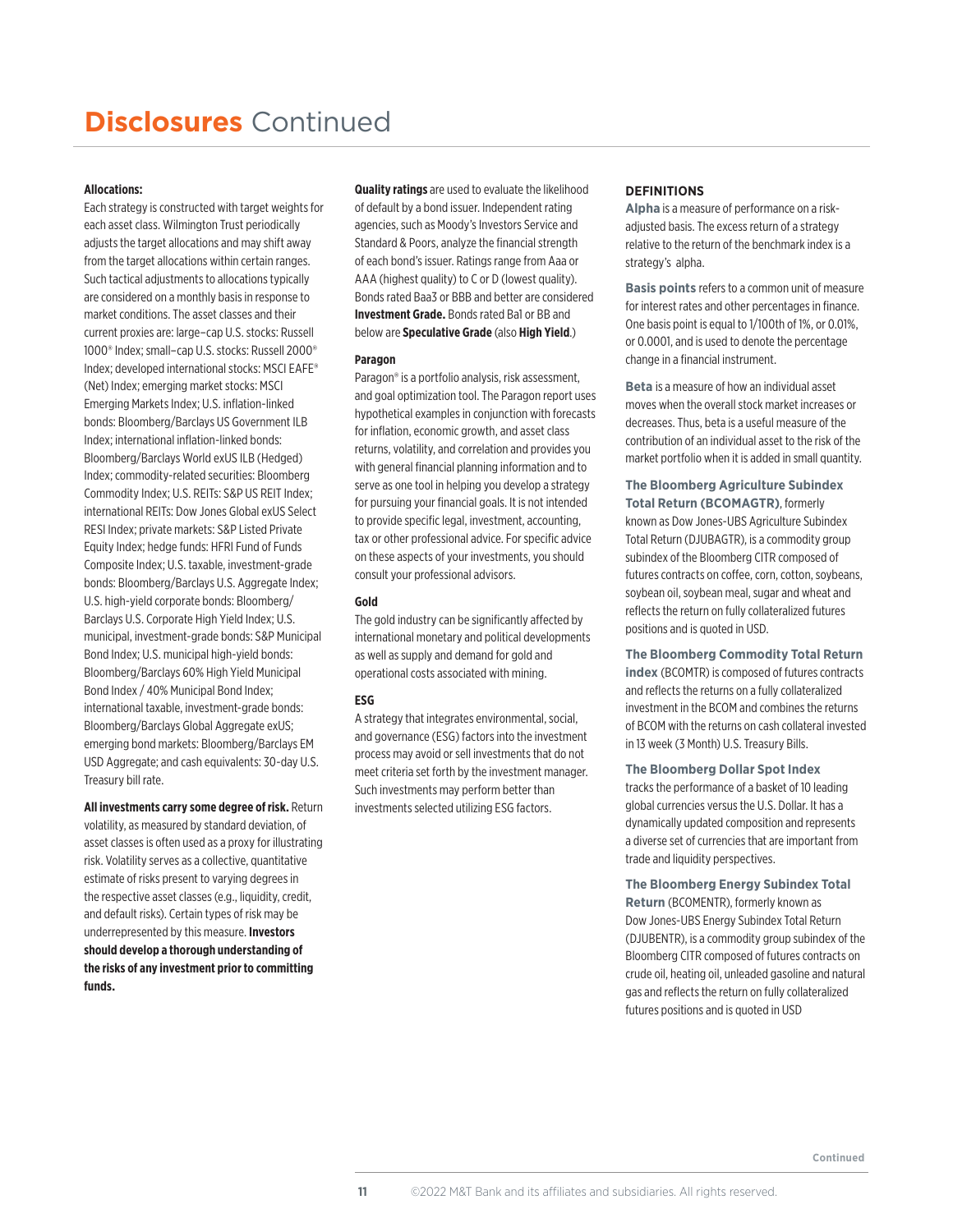# **Disclosures** Continued

#### **The Bloomberg Industrial Metals Subindex Total Return Index (BCOMTNT)**,

formerly known as Dow Jones-UBS Industrial Metals Subindex Total Return (DJUBINTR), is a commodity group subindex of the Bloomberg CITR composed of longer-dated futures contracts on aluminum, copper, nickel and zinc and reflects the return on fully collateralized futures positions and is quoted in USD.

**The Bloomberg Precious Metals Subindex Total Return (BCOMPRTR)**, formerly known

as Dow Jones-UBS Precious Metals Subindex Total Return (DJUBPRTR), is a commodity group subindex of the Bloomberg CITR composed of futures contracts on gold and silver. It reflects the return on fully collateralized futures positions and is quoted in USD.

**The Bloomberg US Credit Index** measures the investment grade, US dollar-denominated, fixed-rate, taxable corporate and government related bond markets. It is composed of the US Corporate Index and a non-corporate component that includes foreign agencies, sovereigns, supranationals and local authorities.

**The Bloomberg US Treasury US TIPS TR USD index** measures the performance of rules-based, market value-weighted inflationprotected securities issued by the U.S. Treasury. It is a subset of the Bloomberg US Treasury Inflation-Linked Bond Index (Series-L), which measures the performance of the US Treasury Inflation Protected Securities (TIPS) market. Federal Reserve holdings of US TIPS are not index eligible and are excluded from the face amount outstanding of each bond in the index.

**Duration risk** is the risk associated with the sensitivity of a bond's price to a one percent change in interest rates. The higher a bond's duration, the greater its sensitivity to interest rates changes.

**Equity risk premium** is the extra return that's available to equity investors above the return they could get by investing in a riskless investment like T-Bills or T-Bonds or cash.

**Event-driven hedge fund strategies** attempt to take advantage of temporary stock mispricing before or after a corporate event takes place. An eventdriven strategy exploits the tendency of a company's stock price to suffer during a period of change.

**The federal funds rate** is the target overnight inter-bank lending interest rate set by the Fed.

**Global intangible low-taxed income (GILTI)** is a category of income that is earned abroad by U.S. controlled foreign corporations (CFCs) and is subject to special treatment under the U.S. tax code.

**HFR® (HedgeFundResearch) Indices** are the established global leader in the indexation, analysis and research of the hedge fund industry. They are broadly constructed indices designed to capture the breadth of hedge fund performance trends across all strategies and regions.

**The ISM manufacturing index,** also known as the purchasing managers' index (PMI), is a monthly indicator of U.S. economic activity based on a survey of purchasing managers at more than 300 manufacturing firms and is considered to be a key indicator of the state of the U.S. economy.

**LIBOR** is the average interbank interest rate at which a selection of banks on the London money market are prepared to lend to one another.

**Macro hedge fund strategies** generally focus on financial instruments that are broad in scope and move based on systemic or market risk (not security specific). In general, portfolio managers who trade within the context of macro strategies focus on currency strategies, interest rates strategies, and stock index strategies.

**MSCI AC Asia ex Japan Index** captures largeand mid-cap representation across two of three developed markets countries (excluding Japan) and nine emerging markets countries in Asia. The index covers approximately 85% of the free float-adjusted market capitalization in each country.

**MSCI All Country World Index** (ACWI) is a stock index designed to track broad global equity-market performance. Maintained by Morgan Stanley Capital International (MSCI), the index comprises the stocks of about 3,000 companies from 23 developed countries and 26 emerging markets.

**MSCI China Index** captures large- and mid-cap representation across China A shares, H shares, B shares, Red chips, P chips and foreign listings (e.g. ADRs). The index covers about 85% of this China equity universe. Currently, the index includes largecap A and mid-cap A shares represented at 20% of their free float adjusted market capitalization.

**MSCI EAFE Growth Index** captures large- and mid-cap securities exhibiting overall growth style characteristics across developed markets countries around the world, excluding the U.S. and Canada.

**MSCI EAFE Index** is an equity index which captures large and mid-cap representation across 21 Developed Markets countries around the world, excluding the US and Canada. With 902 constituents, the index covers approximately 85% of the free float-adjusted market capitalization in each country.

**MSCI EAFE Value Index** captures large- and mid-cap securities exhibiting overall value style characteristics across developed markets countries around the world, excluding the U.S. and Canada.

**MSCI Emerging Markets Index** captures large- and mid-cap representation across 26 emerging markets countries. The index covers approximately 85% of the free float-adjusted market capitalization in each country.

**MSCI Europe Index** captures large- and mid-cap representation across 15 developed markets (DM) countries in Europe. The index covers approximately 85% of the free float-adjusted market capitalization across the European DM equity universe.

**MSCI Japan Index** is designed to measure the performance of the large- and mid-cap segments of the Japanese market. The index covers approximately 85% of the free float-adjusted market capitalization in Japan.

**MSCI United Kingdom Index** is designed to measure the performance of the large- and mid-cap segments of the UK market. The index covers approximately 85% of the free float-adjusted market capitalization in the UK.

**Price-to-earnings (P/E) ratio** measures a company's current share price relative to its earnings per share (EPS).

**Relative value hedge fund strategies**  cover a variety of low-volatility trading strategies with the consistent theme of attempting to reduce market risk, i.e., the manager seeks to generate a profit regardless of which direction the markets are moving. All relative value strategies minimize market risk by taking offsetting long and short positions in related stocks, bonds, and other types of securities.